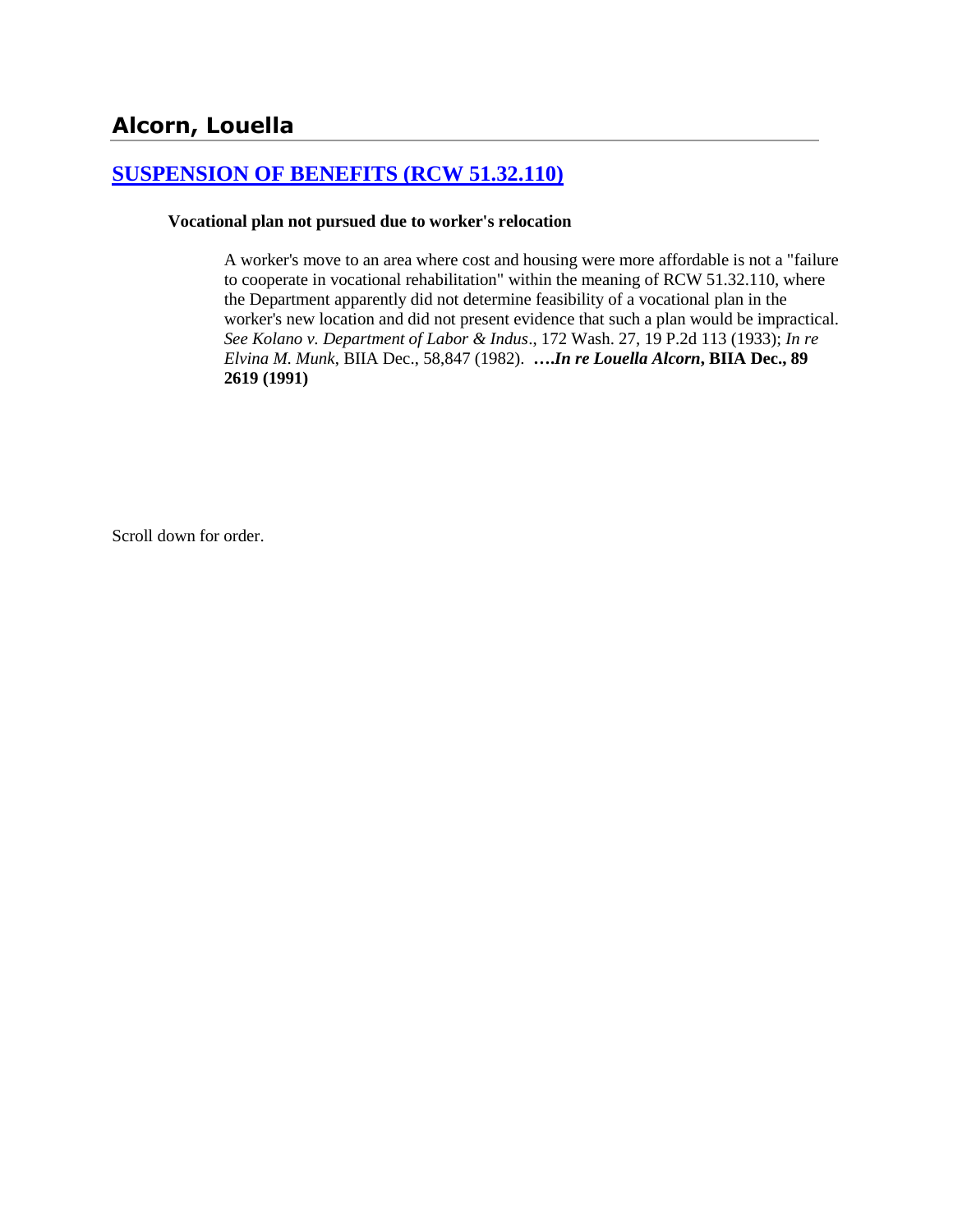#### **BEFORE THE BOARD OF INDUSTRIAL INSURANCE APPEALS STATE OF WASHINGTON**

**)**

**IN RE: LOUELLA C. ALCORN ) DOCKET NO. 89 2619**

**CLAIM NO. K-499948 ) DECISION AND ORDER**

APPEARANCES:

Claimant, Louella C. Alcorn, by Aaby, Putnam, Albo and Causey, per Joseph A. Albo

Employer, Monroe Convalescent Center, by None

Department of Labor and Industries, by The Attorney General, per Whitney Petersen, paralegal, and Larry A. Jones, Assistant

This is an appeal filed by the claimant, Louella C. Alcorn, on July 24, 1989 from an order of the Department of Labor and Industries dated July 11, 1989, which suspended the right to further compensation effective June 1, 1989, for failure to cooperate in vocational rehabilitation. **REVERSED AND REMANDED.**

# **DECISION**

Pursuant to RCW 51.52.104 and RCW 51.52.106, this matter is before the Board for review and decision on a timely Petition for Review filed by the claimant, Louella C. Alcorn, to a Proposed Decision and Order issued on July 13, 1990, in which the order of the Department dated July 11, 1989 was sustained.

The Board has reviewed the evidentiary rulings in the appeal record and finds that no prejudicial error was committed and said rulings are hereby affirmed.

The issue raised in this appeal is whether the Department correctly suspended Ms. Alcorn's benefits for failure to cooperate with a vocational plan. The Department suspended Ms. Alcorn's benefits when she failed to move back to Monroe, Washington after moving to Forks, Washington. Ms. Alcorn contends the Department has no right to force an injured worker to relocate and any directive to do so violates the constitutional right of travel. See Macias v. Dep't of Labor and Indus., 100 Wn.2d 263, 668 P.2d 1278 (1983). The Department asserts it is permitted to suspend benefits under RCW 51.32.110 when faced with a claimant who relocated several times without notifying the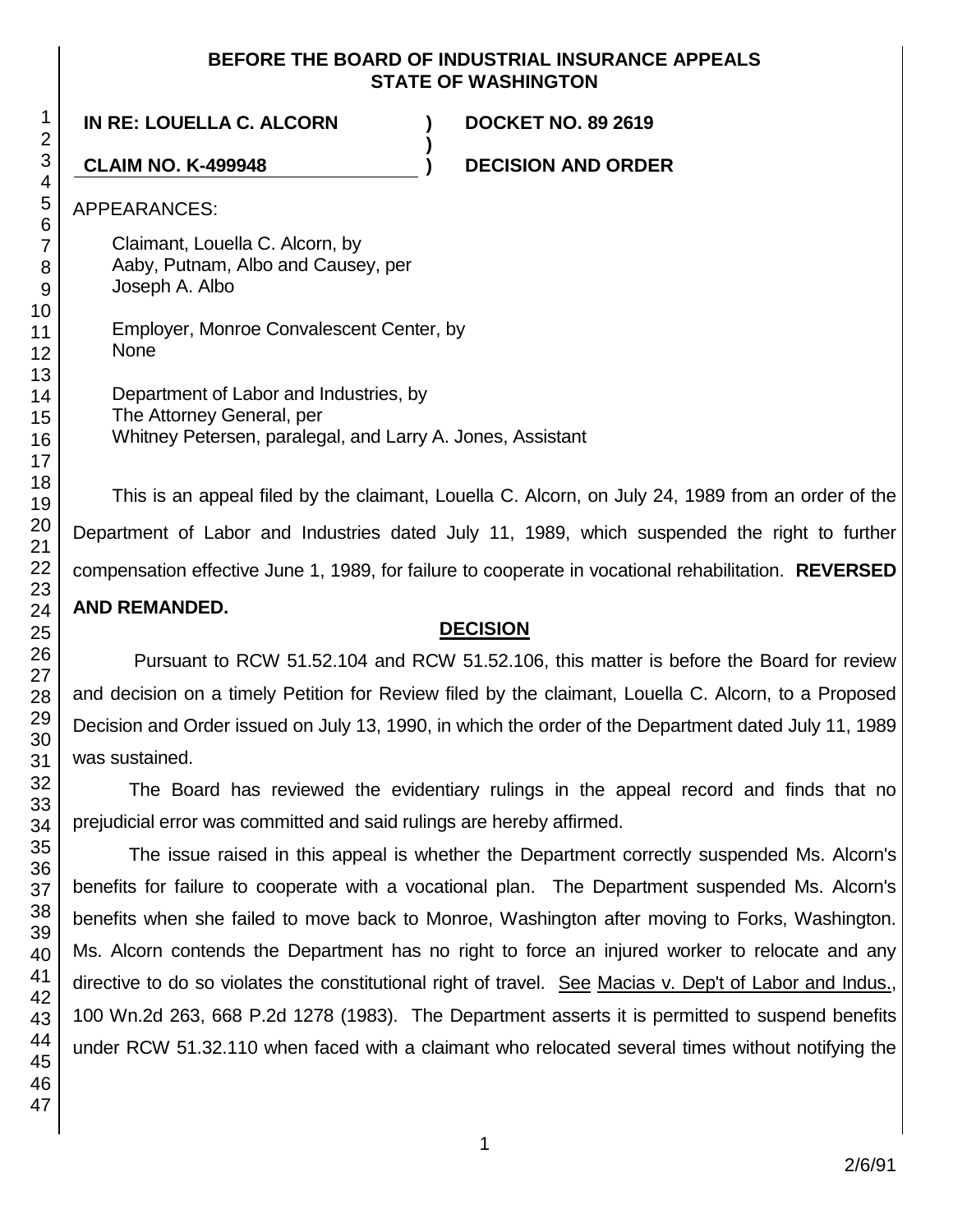Department, and who, without prior notification or justification, moved during a vocational training program to an area of the State where she would be unable to complete the training process.

We conclude that the circumstances of Ms. Alcorn's relocation during the vocational program did not represent a "failure to cooperate" within the meaning of RCW 51.32.110. While it may be possible for a claimant's move to another area of the State to interfere with claim administration, the facts presented in this instance did not warrant suspension of benefits.

Louella Alcorn sustained an industrial injury on January 21, 1987, while working for the Monroe Convalescent Center. She broke her right wrist when an agitated patient struck her as she tried to transfer the patient into bed. Thereafter Ms. Alcorn obtained medical treatment, including surgery, and received time-loss compensation benefits. At the time of her injury, she lived in Monroe, Washington. Ms. Alcorn moved several times -- three moves in the Monroe area and two in Snohomish -- in the two-year period after her industrial injury. She and her family moved in with her husband's grandparents in Sultan, Washington in February 1989. In March 1989, Ms. Alcorn met with vocational counselors. She moved to Forks, Washington at the end of that month when low-income housing became available.

Ms. Alcorn testified she would have been willing to participate in vocational services if she had been contacted by a vocational counselor in the Forks area. She acknowledged she had trouble keeping appointments with her vocational counselor but claimed it was due to a lack of transportation. She recalled advising the Department about each of her several moves by telephone.

Linda Luedtke, the Department claims manager, reviewed Ms. Alcorn's claim file and described two occasions where it was necessary for her to contact the employer to obtain Ms. Alcorn's new address. She believed Ms. Alcorn failed to keep certain appointments and arrived late at least once. Ms. Luedtke arranged to have vocational services provided to Ms. Alcorn between December 1988 and June 1989. She recalled the vocational consultant's planning to have Ms. Alcorn obtain work as a pharmacy assistant and believed the job market investigated was in the Monroe area.

Ms. Luedtke learned of Ms. Alcorn's move to Forks on April 26, 1989. At that time, Ms. Alcorn advised her she moved to Forks because it was less expensive to live there. Ms. Luedtke wrote to Ms. Alcorn on May 1, 1989, advised her to return to the Monroe area, and to resume the vocational plan. When she received no response, she recommended that Ms. Alcorn's benefits be suspended. Ms. Luedtke did not check into the availability of vocational services in Forks, but believed the nearest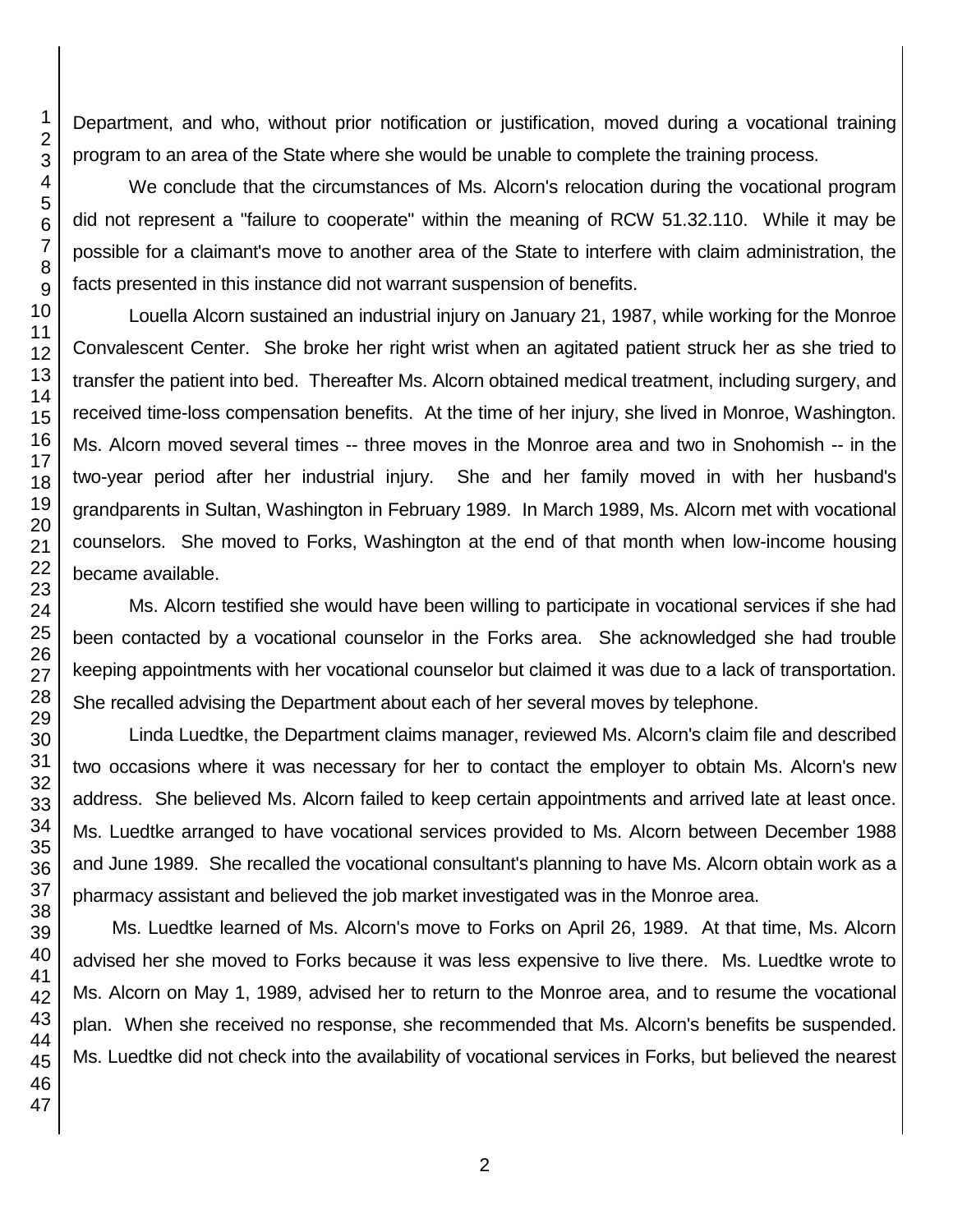services were in Port Angeles. She believed Ms. Alcorn's moving out of the job market area without telling anyone constituted noncooperation.

While there is no question Ms. Alcorn moved several times during the pendency of her claim, the record is silent regarding the specifics of the vocational program which was being developed for her. Ms. Luedtke referred to the vocational counselor's closing report and its recommendation that vocational services be transferred to the Forks geographic area. The closing report also suggested development of a behavioral contract to assure Ms. Alcorn would cooperate with those services. The Department apparently did not check into the feasibility of a vocational plan to place Ms. Alcorn as a pharmacy assistant in the Forks or Port Angeles area. Nothing in the record before us reveals the impracticality of conducting the plan out of the Port Angeles or Forks area, nor the effect a transfer of vocational services would have on the plan's development through March 1989. Absent that information, we find no evidence Ms. Alcorn failed to cooperate with her vocational plan.

RCW 51.32.110 provides for suspension of benefits if a worker refuses or obstructs "evaluation or examination for the purpose of vocational rehabilitation" or if the worker "does not cooperate in reasonable efforts at such rehabilitation". RCW 51.32.110. The question before us is whether Ms. Alcorn's behavior constituted a "failure to cooperate" within the context of RCW 51.32.110.

Because the word "cooperate" is not defined in RCW 51.32.110, we must give it its "usual and ordinary meaning." State v. Von Thiele, 47 Wn.App. 558, 563, 736 P.2d 297 (1987). To cooperate is "to act or work with another or others to a common end," while cooperation is a "joint operation" or "common effort or labor". Webster's Third New International Dictionary 501 (1986).

The State Supreme Court addressed noncooperation in submitting to medical treatment in Kolano v. Dep't of Labor & Indus., 172 Wash. 27, 19 P.2d 113 (1933). Kolano involved a statutorily authorized contract between an employer and an Aberdeen hospital for provision of services to injured workers. The worker relocated to Tacoma after his benefits were suspended due to his refusal to submit to medical treatment at the designated hospital. The court considered whether the claimant was entitled to medical services of the doctor of his own choice in the geographic area he moved to after leaving the hospital. The court determined the worker was not justified in leaving the hospital which was prepared to render necessary treatment. Accordingly, it found the suspension of benefits appropriate.

We find the circumstances of this case to be distinct from Kolano. An injured worker leaving the geographic area of a vocational plan in the preliminary stages is not the same as a worker leaving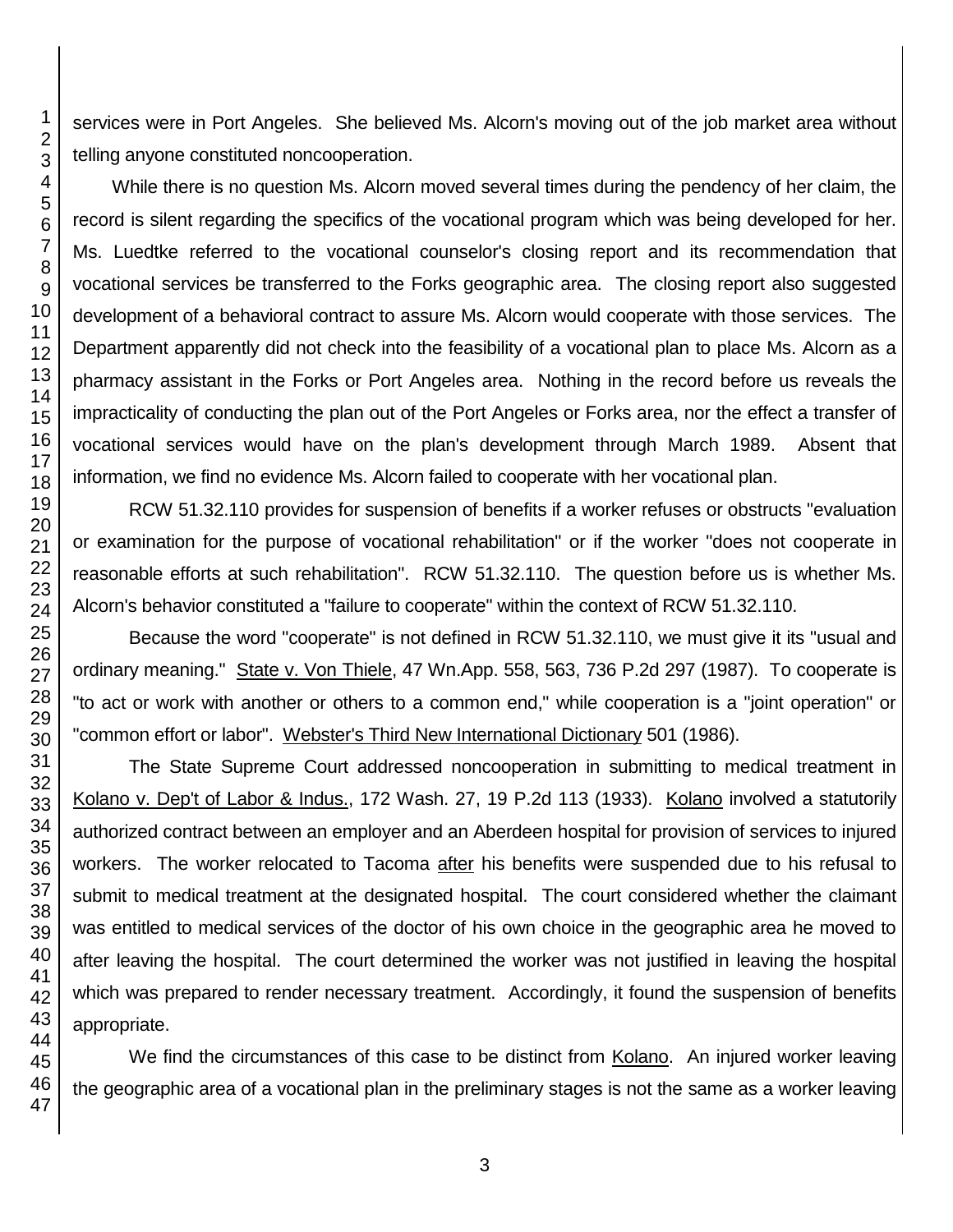a hospital which was ready to provide necessary treatment. Further, there is no evidence that Ms. Alcorn was ready to be placed in a training position and that such a position in the Monroe area had been or was about to be arranged.

The Board has considered the question of noncooperation in the context of a claimant's refusal to participate in a psychiatric examination without her attorney being present. In re Elvina M. Munk, BIIA Dec., 58,847 (1982). The Munk record amply demonstrated that the effect of another's presence during the examination "would substantially frustrate the ability of the physicians to perform a proper examination." Id. at 2. The question in this instance is whether Ms. Alcorn's relocation frustrated the effort to train her for employment as a pharmacist's assistant.

The record is silent regarding the availability of vocational services or pharmacist's assistant positions in the Forks/Port Angeles area. The Department's justification for suspension of benefits was Ms. Luedtke's conclusion that Ms. Alcorn's move out of the Monroe job market represented noncooperation. In light of the directive that the Industrial Insurance Act is "remedial in nature and the beneficial purpose should be liberally construed in favor of the beneficiaries", [Wilber v. Department of Labor & Indus., 61 Wn.2d 439, 446, 378 P.2d 684 (1963) (citations omitted)] we are constrained to find that Ms. Alcorn's actions were not tantamount to a failure to cooperate.

As a result, the Department should not have suspended Ms. Alcorn's benefits due to her failure to return to the Monroe area. The Department should explore the feasibility of providing vocational services in the geographic area in which claimant resides, consider the appropriateness of a behavioral contract to assure Ms. Alcorn's cooperation with the vocational program developed, and determine if claimant could commute to the area in which a pharmacist's assistant position would be available.

After consideration of the Proposed Decision and Order and the Petition for Review filed thereto, and a careful review of the entire record before us, we are persuaded that the Proposed Decision and Order is not supported by the evidence and is incorrect as a matter of law.

# **FINDINGS OF FACT**

1. On January 29, 1987, the Department of Labor and Industries received an application for benefits alleging that claimant, Louella C. Alcorn, sustained an industrial injury on January 21, 1987, while in the course of her employment with the Monroe Convalescent Center. On April 6, 1987, the Department issued an order allowing the claim and closing it with medical treatment benefits only. After an April 28, 1987 protest and request for reconsideration, the Department issued an order on June 1, 1987, setting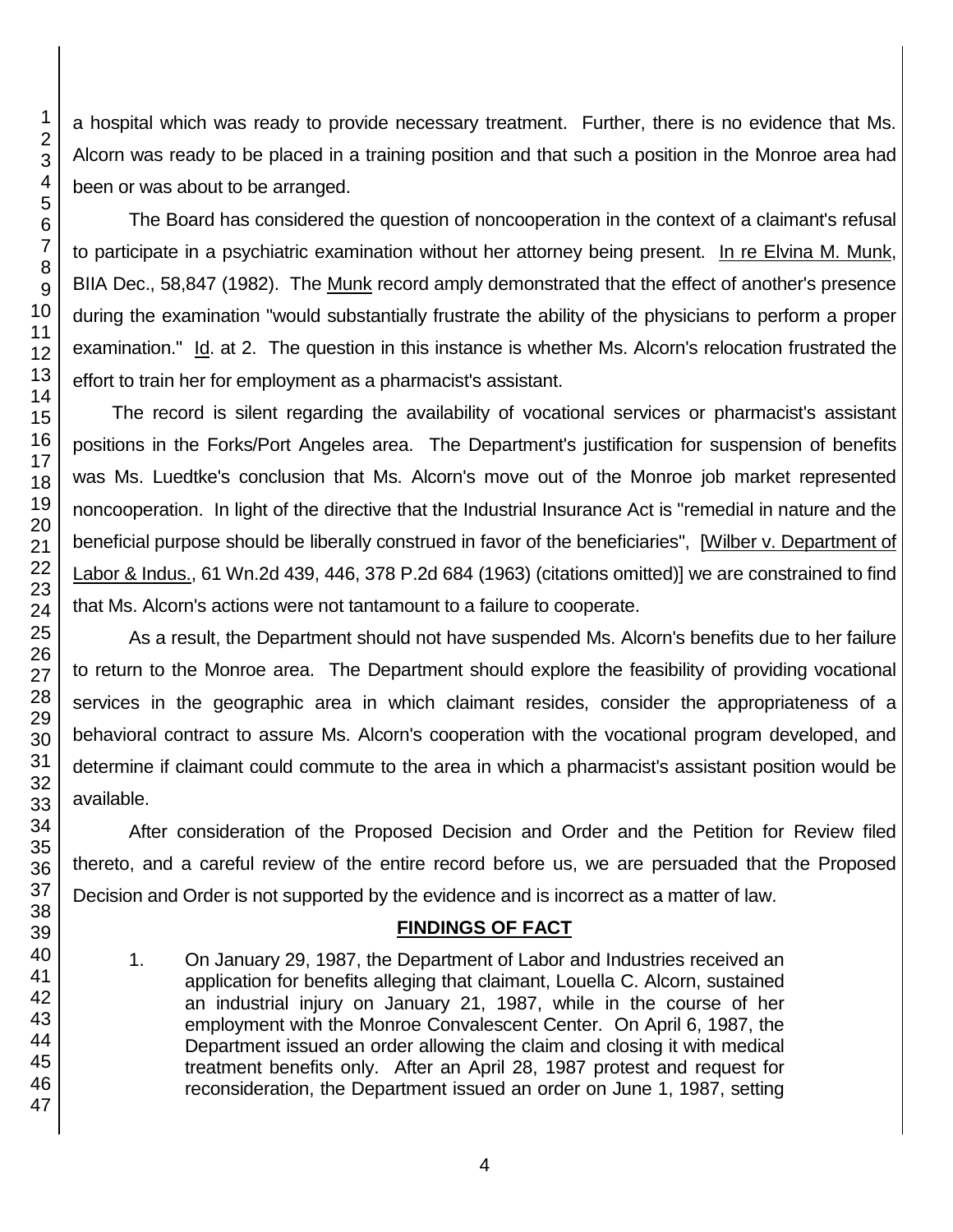aside its April 6, 1987 order and kept the claim open for authorized treatment and action as indicated.

The employer, on December 21, 1987, requested the Department to cancel any further time-loss compensation benefits. On December 22, 1987, the Department issued an order paying time-loss compensation benefits on an interlocutory basis. The employer filed a protest and request for reconsideration on January 8, 1988. On January 11, 1988, the Department allowed the claim and time-loss compensation benefits were paid. On February 3, 1988, the Department issued an order determining the claim had not been allowed and paying provisional time-loss compensation benefits.

On February 8, 1988, the Department issued an order correcting, superseding, and modifying from final to interlocutory the January 11, 1988 order and stating the claim had not been allowed and providing for payment of provisional time-loss compensation benefits. On March 8, 1988, the Department issued an order paying time-loss compensation for the period July 1, 1988 through July 12, 1988. That same date, the Department issued an order providing for four semi-monthly time-loss compensation payments for the period starting February 7, 1988.

On April 21, 1989, the Department issued an order canceling time-loss compensation benefits for April 27 and May 12, 1989, because claimant moved without notifying the Department. Subsequent time-loss compensation orders were entered on May 1, 1989.

On May 1, 1989, the Department issued a letter notifying claimant to move back to the Monroe area and cooperate fully with vocational services since the Department and vocational counselor were not notified of claimant's intended move, advising claimant time- loss compensation benefits would be paid for a period of 30 days only, and that benefits would be suspended if claimant decided not to cooperate. On June 19, 1989, claimant filed a protest and request for reconsideration. On July 11, 1989, the Department issued an order suspending time-loss compensation benefits, effective June 1, 1989, for failure to cooperate in vocational rehabilitation.

On July 24, 1989, the claimant filed a notice of appeal from the July 11, 1989 Department order with the Board of Industrial Insurance Appeals. On August 16, 1989, the Board issued an order granting the appeal, assigning it Docket No. 89 2619, and directing that hearings be held on the issues raised by the appeal.

- 2. On January 21, 1987, Louella Alcorn injured her right wrist when an agitated patient struck her as she tried to transfer the patient into bed, while working as a nursing assistant for the Monroe Convalescent Center.
- 3. As a result of the injury of January 21, 1987, Ms. Alcorn fractured her right wrist, which required medical treatment including surgery.

47